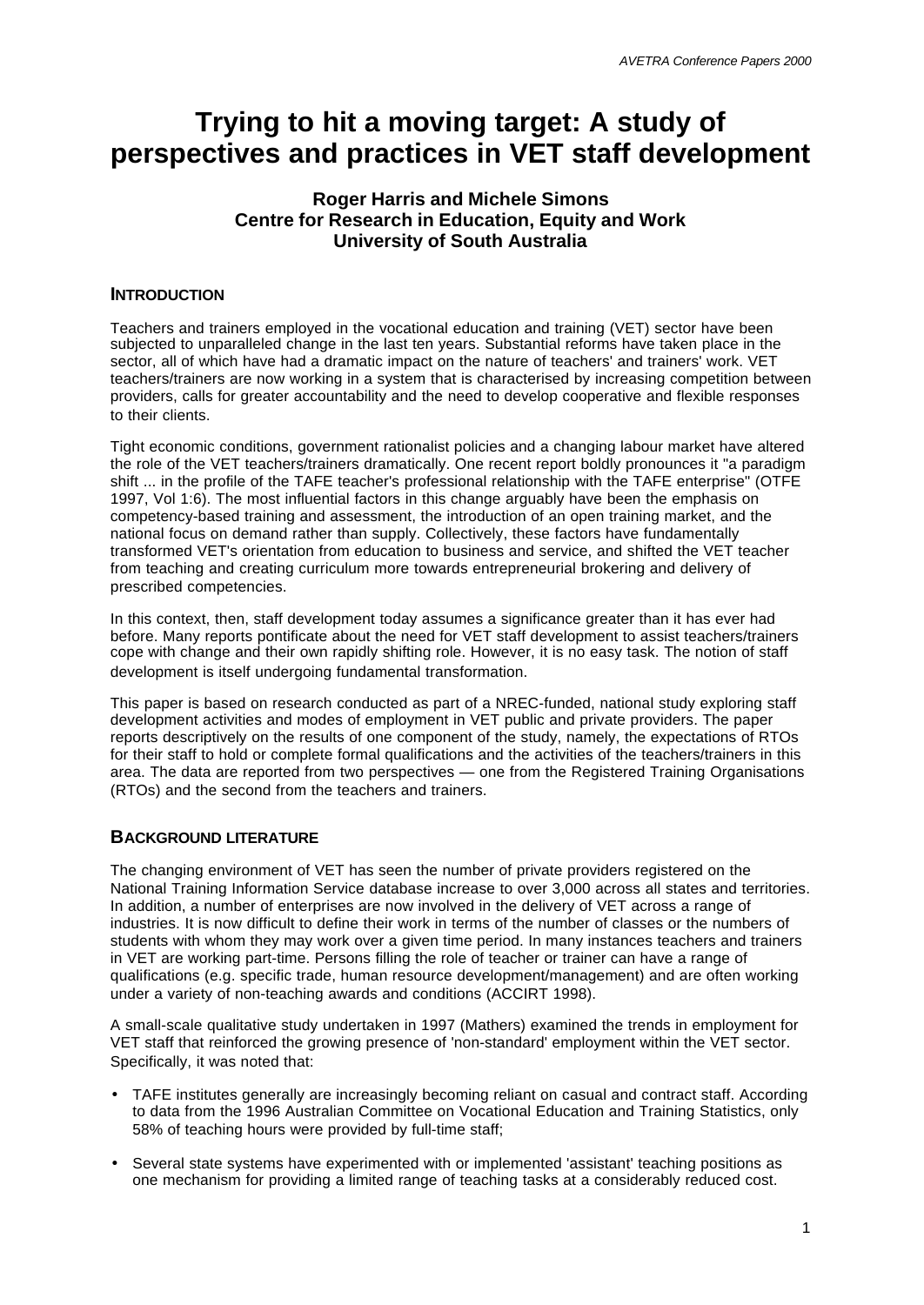These positions are usually part-time, offer a lower salary and require different levels of qualifications;

- Private training providers, in response to the emerging reforms, have also shown a preference for casual and contract employment as a key mechanism to facilitate quick responses to market conditions (p. 69); and
- There is increasing evidence of a separation between the management and delivery of training (p. 72).

The changing modes of employment undertaken by VET teachers and trainers raise a number of issues relating to the provision of staff development (both initial and on going) for staff. There is growing research evidence which suggests that part-time and casual employees are less likely to participate in training than other employees (Austen 1995; Wooden 1996; Curtain 1996). In addition, employers with a greater proportion of part-time or casual workers invest less in training activities than other employers (ABS, cited in ANTA 1998). There is a growing trend for responsibility for staff development to be devolved from central training units to the local area of work. This has in effect entailed a shift for professional development from the employer to the employee. No empirical evidence to date suggests that the VET sector might be operating in a manner counter to these trends.

Workforce trends for VET teachers and trainers increasingly emphasise the uncoupling of structured entry-level training for VET staff with participation in full-time employment. In the recent past, initial training consisted of a mix of industry specific skills and knowledge, training in a university and on-job experience, usually at a TAFE college. Alternative pathways to develop teachers' and trainers' skills have proliferated. Coupled with the rise in non-standard forms of employment within the sector, the issue of the most appropriate forms of staff development to meet both work-related and personal development needs of staff has become problematic.

# **THE RESEARCH PROCESS**

The data on which this paper is based were obtained from two sources. Data for the RTOs were collected by means of a telephone interview survey of human resource personnel in 394 VET providers across Australia. Data from teachers and trainers were collected from a postal survey of teachers and trainers employed in 311 of the organisations responding to the telephone survey who agreed to distribute a questionnaire to small samples of their teachers /trainers.

# **THE SAMPLES**

### **Registered Training Organisations**

In the sample of 394 RTOs were 42% (n=167) commercial providers, 30% (n=117) community-based providers, 16% (n=62) enterprise-based providers and 12% (n=48) TAFE colleges/institutes. Fifty one percent (n=200) were reported to be single site organisations, the remainder multi-site. Only 6% (n=3) of the 48 TAFE institutions were single site, compared with 61% (n=100) of commercial, 59% (n=69) of community-based and 44% (n=26) of enterprise-based providers. The breakdown by state and territory is given in Table 1.

|                                     | <b>TAFE</b> | <b>Commercial</b><br>provider | Community-<br>based provider | <b>Enterprise-</b><br>based provider | Total |
|-------------------------------------|-------------|-------------------------------|------------------------------|--------------------------------------|-------|
| <b>South Australia</b>              | 6           |                               |                              |                                      | 38    |
| <b>Victoria</b>                     | 12          | 29                            | 37                           | 15                                   | 93    |
| <b>New South Wales</b>              |             | 32                            | 25                           | 15                                   | 76    |
| <b>Northern Territory</b>           | 3           |                               |                              |                                      | 12    |
| <b>Western Australia</b>            | 9           | 22                            | 12                           |                                      | 51    |
| Queensland                          | 13          | 47                            | 22                           | 15                                   | 97    |
| Tasmania                            |             |                               | 5                            |                                      | 15    |
| <b>Australian Capital Territory</b> | $\Omega$    |                               |                              |                                      | 12    |
| <b>TOTAL</b>                        | 48          | 167                           | -17                          | 62                                   | 394   |

**Table 1: Distribution of RTOs: type of VET provider by state/territory**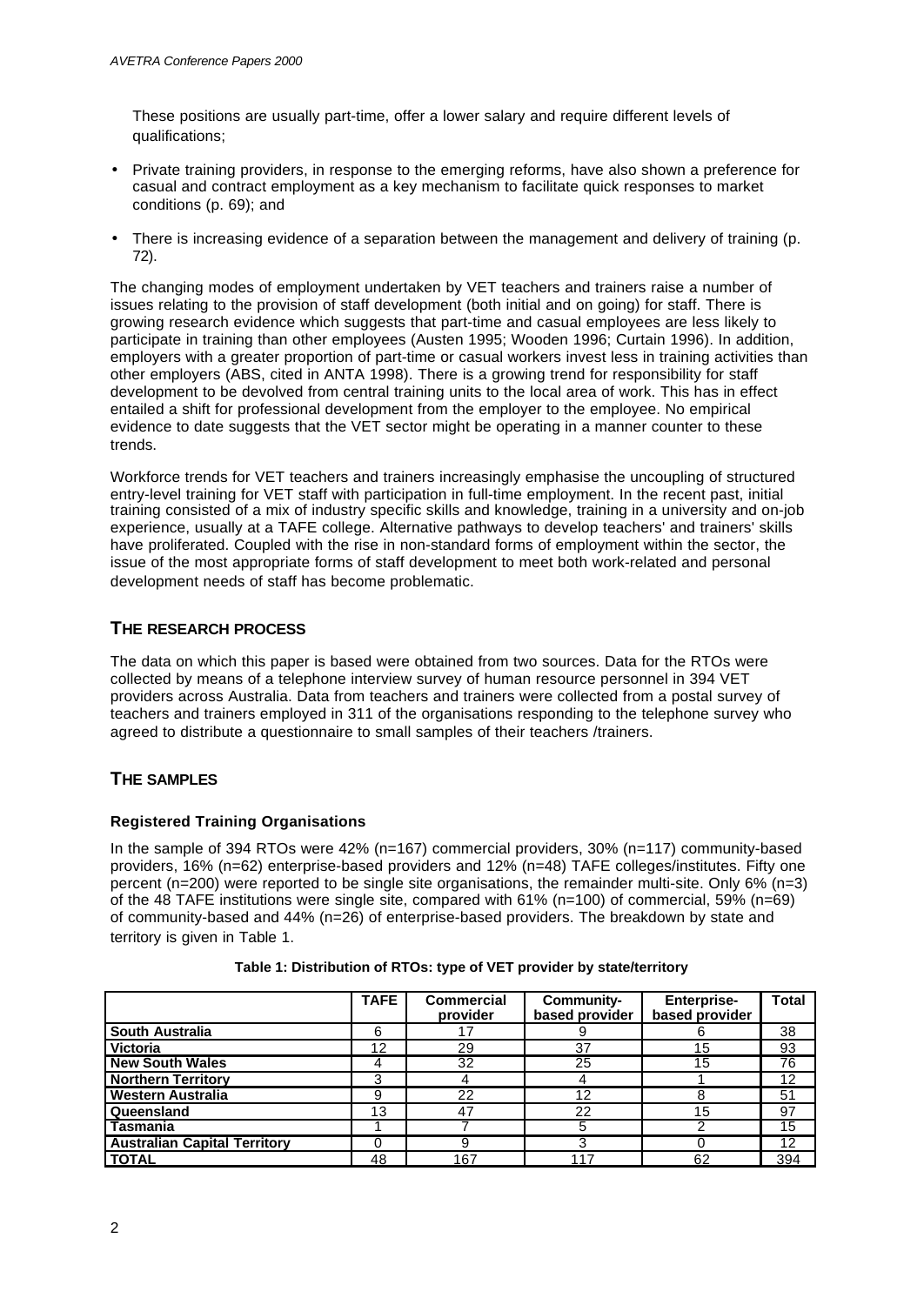**Figure 1 presents the proportions of training providers offering various levels of qualifications to clients. These data show that, at every level, higher proportions of public than private institutions provide these qualifications, particularly so at the level of Diploma and above.**





## **TEACHERS/TRAINERS**

The sample of teacher/trainers was fairly evenly divided in terms of gender (47% male, 53% female). Almost 53% (n= 361) were employed on a permanent basis with 23% (n = 159) employed on a contract basis, 20% (n = 135) on a casual/sessional basis and 4% working as self-employed contractors (n= 28).

Twenty seven percent of the sample had been employed by their current RTO for two years or less. Of this group, only one third had been employed in permanent positions. ( $n = 59$ ). In contrast, over 80% of those teachers and trainers who had been working for their organisation for 11 or more years were employed in permanent positions.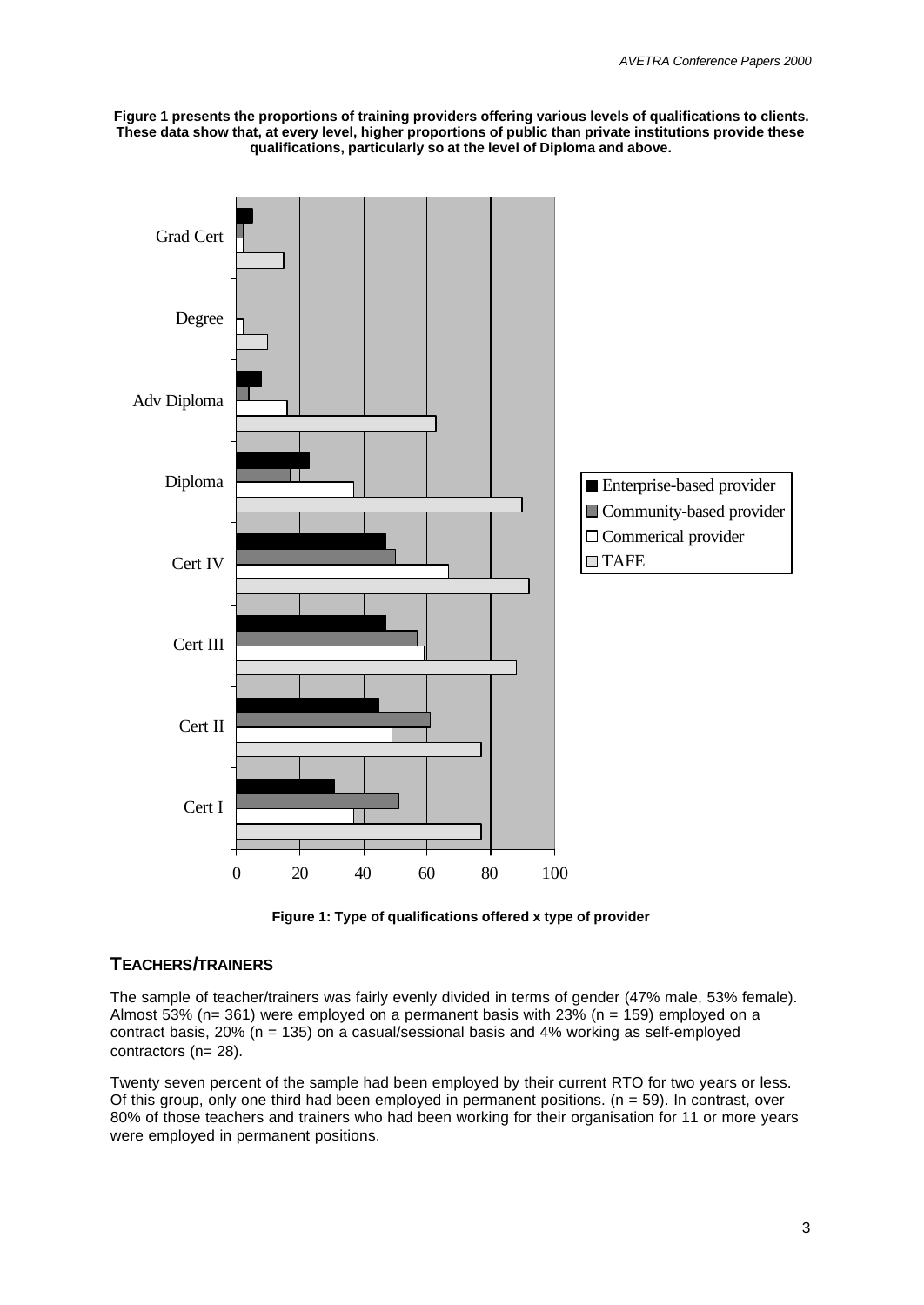Almost 55 % of the sample were employed in the TAFE system. Permanent staff represented the highest proportion of respondents across each type of provider (see Table 2).

| Type of organisation that distributed<br>questionnaire | Permanent |    | Contract |    | Casual/<br>sessional |    |    | Self-<br>employed<br>contractor |     |     |
|--------------------------------------------------------|-----------|----|----------|----|----------------------|----|----|---------------------------------|-----|-----|
|                                                        | n         | %  | n        | %  | n                    | %  | n  | %                               | N   | %   |
| <b>TAFE</b>                                            | 190       | 51 | 112      | 30 | 69                   | 19 | 2  |                                 | 373 | 101 |
| Commercial provider of VET                             | 39        | 54 |          | 10 | 16                   | 22 | 10 | 14                              | 72  | 100 |
| Community -based provider of VET                       | 63        | 47 | 27       | 20 | 37                   | 27 | 8  | 6                               | 135 | 100 |
| Enterprise-based provider of VET                       | 23        | 66 | 4        |    | 3                    | 9  | 5  | 14                              | 35  | 100 |
| Other                                                  | 43        | 69 |          |    | 10                   | 16 | 2  |                                 | 62  | 99  |
| Total                                                  | 358       | 53 | 157      | 23 | 35                   | 20 | 27 |                                 | 677 | 100 |

**Table 2: Mode of employment x type of RTO**

The predominant fields of study in which the teachers and trainers worked were business/administration (n=127), multi-field education (ESL, literacy, numeracy) (n=125), health/community services (n=103), computing (n=78), and service/hospitality (n=65). TAFE staff were concentrated more than private staff in architecture/ building (7% cf. 3%), surveying/ engineering (10% cf. 4%), hospitality/service (12% cf. 7%) and arts/humanities/social sciences (12% cf. 5%). Private staff were more involved than TAFE in the four areas of health/community services (21% cf. 12%), ESL/literacy/numeracy (21% cf. 17%), education (13% cf. 6%) and computing (15% cf. 10%).

A noticeable trend in the data is the shift in employment patterns in various educational fields across the years of service. In the case of the teachers/trainers appointed in the last two years, the appointments were most numerous in business/administration (20%), health/community services (16%), multi-field education (14%), computing (13%), service/hospitality (11%) and agriculture/horticulture (7%). Very small percentages of staff were appointed in the more 'traditional' areas such as architecture/ building (3.9%) and surveying/ engineering (2.8%). This contrasts with the figures for staff who have been working a long time in their organisations (for example, 21 years or more), where heavier numbers are concentrated in surveying/ engineering (25%) and architecture/ building (10%), and lesser numbers in computing (4%), service/hospitality (4%) and agriculture/horticulture (2%). Many of these more traditional fields of study are located in TAFE. This may have implications for the workforce as these more experienced teachers/trainers retire from the workforce in the near future. This issue can be further highlighted by data that show the large numbers of older staff who are employed on a permanent basis. The finding is consistent with those noted by Malley et al. in their study examining employment trends for the TAFE workforce in Victoria (1999).

### **RTO PERSPECTIVES ON QUALIFICATIONS REQUIRED FOR TEACHERS/TRAINERS**

Seventy six percent (n=299) of the providers require teachers/trainers to have a minimum teaching/training qualification at the time of their appointment, and 42% (n=167) require them to complete teaching/training qualifications after they have commenced employment in their organization. There was a statistically significant difference in the approaches of public and private providers in their patterns of recruitment. While only 54% of TAFE institutions required a minimum teaching/training qualification at the time of appointment, as many as 81% of commercial, 79% of community and 73% of enterprise-based providers required this  $(X2 = 16.04$ , df = 3, p = .001). Conversely, the equivalent percentages of providers requiring these qualifications to be completed after appointment were 69% for TAFE, and 41%, 33% and 44% for the three types of private provider  $(X2 = 17.81, df = 3, p = .000)$ .

Table 3 shows what qualifications are required by these providers for each of the employment modes, both at the time of appointment and following employment in the organisation.

> **Table 3** *[See overleaf.]*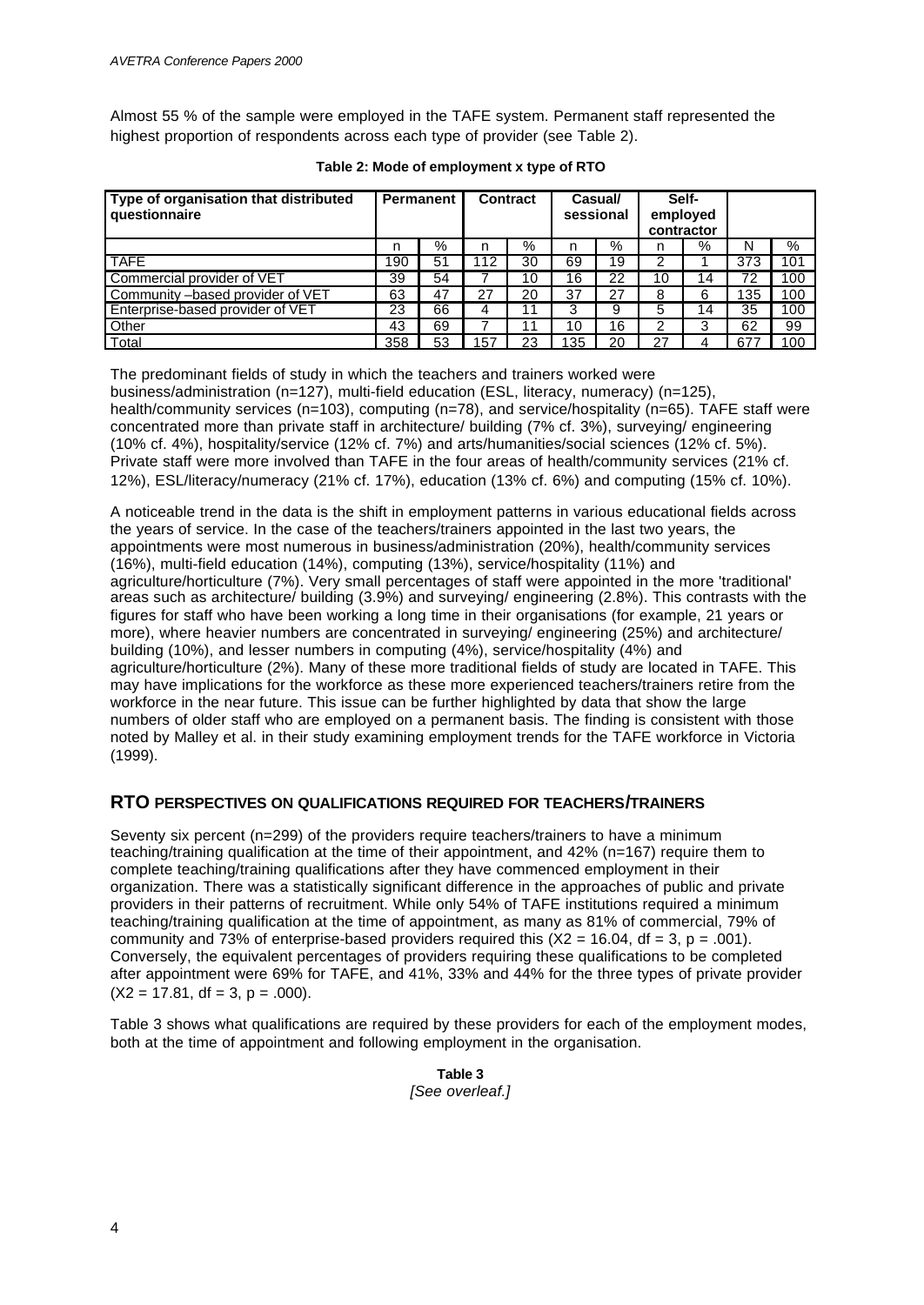|                           |          | Numbers of RTOs requiring a teaching/training qualification |       |                |     |                    |       |          |          |      |                 |               |             |      |
|---------------------------|----------|-------------------------------------------------------------|-------|----------------|-----|--------------------|-------|----------|----------|------|-----------------|---------------|-------------|------|
|                           |          |                                                             |       |                |     |                    |       |          |          |      |                 | for self-     |             |      |
|                           |          | for permanent staff                                         |       |                |     | for contract staff |       |          |          |      | for casual/     |               | employed    |      |
| <b>Type</b>               |          |                                                             |       |                |     |                    |       |          |          |      | sessional staff |               | contractors |      |
| оf                        | at       |                                                             | after |                |     | at                 | after |          | at       |      | after           |               | at          |      |
| qualification             | appoint- |                                                             |       | appoint-       |     | appoint-           |       | appoint- | appoint- |      |                 | appoint-      | appoint-    |      |
|                           | ment     |                                                             |       | ment           |     | ment               |       | ment     |          | ment |                 | ment          | ment        |      |
|                           | n        | $\frac{9}{6}$                                               | n     | $\sqrt{2}$     | n   | $\sqrt{2}$         | n     | $\%$     | n        | $\%$ | n               | $\frac{9}{6}$ | n           | $\%$ |
| WPT Cat 1,                | 38       | 13                                                          | 13    | 8              | 32  | 11                 | 12    |          | 36       | 12   | 17              | 10            | 23          | 8    |
| <b>Train S/Groups</b>     |          |                                                             |       |                |     |                    |       |          |          |      |                 |               |             |      |
| WPT Cat 2.                | 138      | 46                                                          | 80    | 48             | 108 | 36                 | 55    | 33       | 107      | 36   | 53              | 32            | 71          | 24   |
| <b>Certificate IV</b>     |          |                                                             |       |                |     |                    |       |          |          |      |                 |               |             |      |
| Other train-the-trainer   | 17       | 6                                                           | 6     | 4              | 9   | 3                  | 9     | 5        | 19       | 6    | 7               | 4             | 14          | 5    |
| program                   |          |                                                             |       |                |     |                    |       |          |          |      |                 |               |             |      |
| <b>NTL</b>                | 5        | 2                                                           | 4     | $\mathfrak{p}$ |     |                    | 2     |          | 3        |      |                 |               | 4           |      |
| <b>Workplace Assessor</b> | 14       | 5                                                           | 10    | 6              | 11  | 4                  | 11    |          | 15       | 5    |                 | 7             | 13          | 4    |
| Teaching qual.            | 60       | 20                                                          | 23    | 14             | 35  | 12                 | 19    | 11       | 24       | 8    | 15              | 9             | 18          | 6    |
| degree/diploma            |          |                                                             |       |                |     |                    |       |          |          |      |                 |               |             |      |
| Not applic/other          | 58       | 19                                                          | 31    | 29             | 129 | 43                 | 59    | 35       | 122      | 41   | 6               | 38            | 179         | 60   |

#### **Table 3: Minimum level of Teaching/Training Qualification required by providers for each employment mode, at time of appointment and, after commencing employment (n = 299 at time of appointment; n = 167 after appointment)**

\* Some providers gave more than one response within each employment mode

It is clear that the Certificate IV in workplace training has now become the minimum qualification for teaching/training in the VET sector. The requirement to have, or to obtain after appointment, a teaching diploma/degree is no longer the expectation in the majority of the organizations, even for permanent staff. It is also interesting that there is not a great difference in employer expectation across the various modes of employment - for example, even in the case of casual employees, still 107 (36%) and 24 8% organisations expect them to have, respectively, a Certificate IV and a teaching diploma/degree at time of appointment.

### **TEACHER/TRAINER PERSPECTIVES:**

### **FORMAL QUALIFICATIONS ACQUIRED BEFORE AND AFTER EMPLOYMENT**

Teachers and trainers were asked to provide details of the formal qualifications they held and when they had completed studying them. Respondents could provide details on up to five qualifications they had completed. These data are reported in Tables 4 and 5, firstly by the type of RTO they were currently employed by and secondly, by mode of employment.

> **Table 4** *[See overleaf.]*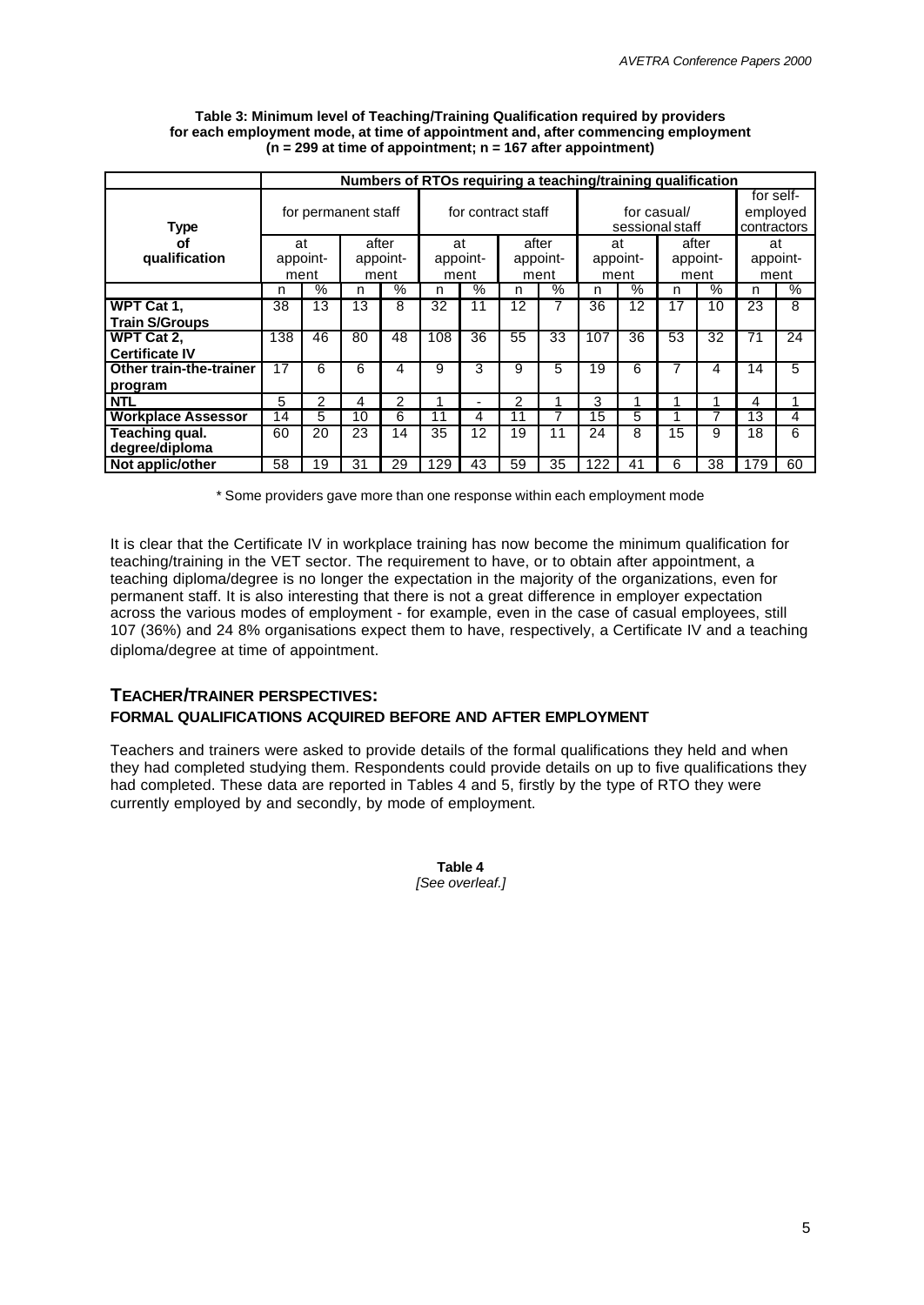|                                                        |                 | <b>Employed in public RTO</b> | $(n = 362)$ |                | Employed in private RTO<br>(n = 297) |                |                |       |
|--------------------------------------------------------|-----------------|-------------------------------|-------------|----------------|--------------------------------------|----------------|----------------|-------|
| Qualification*                                         |                 | Acquired                      |             | Acquired       |                                      | Acquired       | Acquired       |       |
|                                                        |                 | before                        |             | after          |                                      | before         |                | after |
|                                                        | n               | $\%$                          | n           | $\%$           | n                                    | $\%$           | n              | $\%$  |
| <b>Certificate (other)</b>                             | 65              | 18                            | 32          | 9              | 39                                   | 13             | 29             | 10    |
| <b>Advanced certificate</b>                            | 8               | $\overline{2}$                | 8           | $\overline{2}$ | 5                                    | $\overline{c}$ |                |       |
| <b>Trade</b>                                           | $\overline{57}$ | $\overline{16}$               | 2           | 1              | $\overline{15}$                      | 5              | $\overline{2}$ | 1     |
| <b>Technician</b>                                      | 1               |                               |             |                |                                      |                |                |       |
| Diploma (other)                                        | 44              | 12                            | 11          | 3              | 41                                   | 14             | 13             | 4     |
| Associate diploma                                      | $\overline{20}$ | 6                             | 4           | 1              | $\overline{13}$                      | 4              | 3              | 1     |
| <b>Advanced diploma</b>                                | 4               | 1                             | 1           | ٠              | 3                                    | 4              | $\overline{2}$ | 1     |
| Bachelors degree (other)                               | 133             | 37                            | 18          | 5              | 112                                  | 38             | 9              | 3     |
| Postgraduate qualifications (other)                    | 23              | 6                             | 30          | 8              | 42                                   | 14             | 29             | 10    |
| Workplace assessor certificate                         | 4               |                               | 33          | 9              | 8                                    | 3              | 31             | 10    |
| <b>Workplace Trainer Cat. 1</b>                        | 4               |                               | 11          | 3              | 10                                   | 3              | 12             | 4     |
| <b>Certificate IV in Workplace Training</b>            | 15              | 4                             | 87          | 24             | 36                                   | 12             | 85             | 29    |
| Bachelors degree (teaching, adult, voc. ed.)           | 4               | 4                             | 24          | 7              | 4                                    |                | 7              | 2     |
| <b>B</b> Ed                                            | 28              | 8                             | 31          | 9              | 33                                   | 11             | 16             | 5     |
| <b>Teaching Diploma</b>                                | 30              | 8                             | 43          | 12             | 36                                   | 12             | 13             | 4     |
| <b>Diploma of Education</b>                            | 36              | 10                            | 16          | 4              | 19                                   | 6              | 3              | 1     |
| Postgraduate qualification (teaching, adult, voc. ed.) | 26              | 7                             | 64          | 18             | 16                                   | 5              | 13             | 4     |
| <b>Teaching Certificate</b>                            | 9               | 3                             | 8           | $\overline{2}$ | 7                                    | $\overline{2}$ | $\overline{c}$ | 1     |
| <b>Other formal qualifications</b>                     | 66              | 18                            | 67          | 19             | 82                                   | 28             | 65             | 22    |

#### **Table 4: Formal qualifications acquired before and after employment x type of RTO**

\* Respondents could give more than one answer

Once significant trend to emerge from these data is that a large number of qualifications held by teachers and trainers prior to their employment in the VET sector relate to their discipline area (that is, non-teaching qualifications). Once employed, a large number of teachers/ trainers gain qualifications which further develop their teaching/training skills. However, teachers/trainers working in private RTOs were more likely to have a teaching/training qualification prior to employment (57% compared with 43%). This is in keeping with trend noted above from the RTO data in relation to the requirements of private RTOs for their newly appointed teachers/trainers already to have teaching/training qualifications prior to appointment.

Table 5 reinforces this trend. These data also show that larger numbers of contract, casual/sessional and self-employed contractors hold workplace trainer qualifications at the time of their appointment compared with permanent staff. Equally important, however, is the concentration on acquiring workplace trainer qualifications after appointment for all modes of employment. These data underscore the importance placed on these qualifications and hint at the compliance-driven nature of staff development activities to assist RTOs meet the requirements set out in previous curricula and current Training Packages.

Table 5 also highlights the apparent trend for permanent staff to continue to study formal qualifications after appointment and, in particular, to complete further study related to their teaching/training skills. This finding is further explained when data on the level of support that teachers/trainers receive from employers for staff development are examined.

> **Table 5** *[See overleaf.]*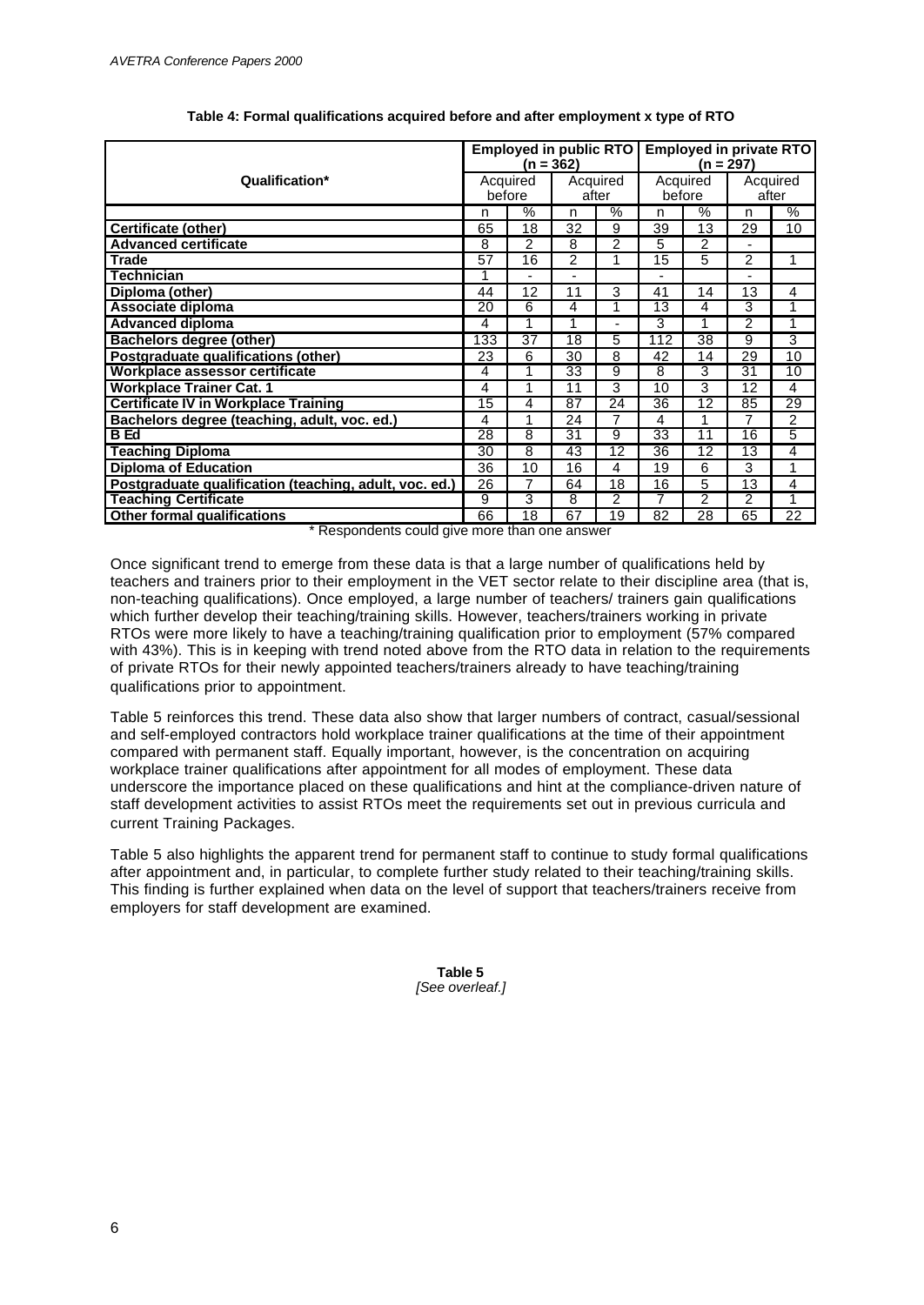| Qualification*                                  |                 | Permanent staff<br>$n = 351$ |                 |                 |                 | Contract staff  | $n = 153$      |                   |                 | Casual/sessional<br>$n = 131$ |                |                | Self employed<br>contractors, n=28 |                   |                |    |
|-------------------------------------------------|-----------------|------------------------------|-----------------|-----------------|-----------------|-----------------|----------------|-------------------|-----------------|-------------------------------|----------------|----------------|------------------------------------|-------------------|----------------|----|
|                                                 |                 | Acquired                     |                 | Acquired        |                 |                 |                | Acquired Acquired |                 | Acquired                      |                | Acquired       |                                    | Acquired Acquired |                |    |
|                                                 |                 | before                       | after           |                 |                 | before          |                | after             |                 | before                        |                | after          |                                    | before            | after          |    |
| Certificate (other)                             | 48              | 14                           | $\overline{42}$ | $\overline{12}$ | 23              | 15              | 8              | 5                 | 28              | 21                            | 10             | 8              | 7                                  | 25                |                |    |
| Advanced certificate                            | 4               | 1                            | 5               | 1               | 4               | 3               | 2              | 1                 | 5               | 4                             |                | 1              |                                    |                   |                |    |
| Trade                                           | 48              | 14                           | 3               | 1               | 13              | 9               | 1              | 1                 | 10              | 8                             |                |                | 1                                  | 4                 |                |    |
| Technician                                      | $\blacksquare$  |                              | $\blacksquare$  |                 | 1               | 1               | ٠              |                   | ٠               |                               | -              |                |                                    |                   |                |    |
| Diploma (other)                                 | $\overline{35}$ | 10                           | 14              | 4               | $\overline{20}$ | $\overline{13}$ | 6              | 4                 | $\overline{22}$ | 17                            | 2              | $\overline{2}$ | 8                                  | $\overline{29}$   | 2              | 7  |
| Associate diploma                               | 17              | 5                            | 4               | 1               | 6               | 4               | 3              | $\mathfrak{p}$    | 9               | $\overline{7}$                |                |                |                                    | 4                 |                |    |
| Advanced diploma                                | 3               | 1                            | 1               |                 | 3               | $\overline{2}$  | $\overline{a}$ |                   | 1               | 1                             | $\overline{c}$ | $\overline{2}$ |                                    |                   |                |    |
| Bachelors degree (other)                        | $\overline{13}$ | $\overline{37}$              | $\overline{16}$ | 5               | 64              | 42              | 5              | 3                 | $\overline{39}$ | $\overline{30}$               | 6              | 5              | 10                                 | $\overline{36}$   | 1              | 4  |
|                                                 | 1               |                              |                 |                 |                 |                 |                |                   |                 |                               |                |                |                                    |                   |                |    |
| Postgraduate qualifications<br>(other)          | 36              | 10                           | 37              | 11              | 9               | 6               | 7              | 5                 | 12              | 9                             | 9              | 7              | 8                                  | 29                | $\overline{4}$ | 14 |
| Workplace assessor certificate                  | 3               | 1                            | 38              | 10.<br>8        | 6               | 4               | 17             | 11                | 1               | 1                             | 9              | 7              | 2                                  | 7                 | 1              | 4  |
| <b>Workplace Trainer Cat. 1</b>                 | 3               | 1                            | 6               | $\overline{2}$  | 4               | 3               | 10             | $\overline{7}$    | 5               | 4                             | 6              | 5              | $\overline{2}$                     | $\overline{7}$    | 1              | 4  |
| Certificate IV in Workplace                     | 18              | 5                            | 94              | 27              | 18              | 12              | 45             | 29                | 14              | 11                            | 28             | 21             |                                    | 4                 | 9              | 32 |
| Training                                        |                 |                              |                 |                 |                 |                 |                |                   |                 |                               |                |                |                                    |                   |                |    |
| Bachelors degree (teaching,<br>adult. voc. ed.) | 6               | 2                            | 19              | 5               | 1               | 1               | 10             | 7                 | 1               | 1                             | $\overline{2}$ | $\overline{2}$ |                                    |                   |                |    |
| <b>B</b> Ed                                     | 29              | 8                            | 41              | 12              | 19              | 13              | 5              | 3                 | 11              | 8                             | 4              | 1              | $\overline{2}$                     | $\overline{7}$    |                |    |
| Teaching Diploma                                | 34              | 9.7                          | 49              | 14              | 12              | 8               | 4              | 3                 | 17              | 13                            | 3              | $\overline{c}$ | 3                                  | 11                |                |    |
| Diploma of Education                            | 35              | 10                           | 15              | $\overline{4}$  | 16              | 11              | 4              | 3                 | 4               | 3                             |                |                |                                    |                   |                |    |
| Postgraduate qualification (adult,              | 19              | 5                            | 57              | 16              | 17              | 11              | 13             | 9                 | 6               | 5                             | 5              | 4              |                                    |                   | 2              | 7  |
| voc. ed.)                                       |                 |                              |                 |                 |                 |                 |                |                   |                 |                               |                |                |                                    |                   |                |    |
| Teaching Cert.                                  | 8               | 2                            | 8               | $\overline{2}$  | 1               | 1               | ÷,             |                   | 4               | 3                             |                | 1              | 3                                  | 11                |                |    |
| Other formal qualifications                     | 64              | 18                           | 84              | 24              | 34              | 22              | 24             | 16                | 42              | 32                            | 22             | 17             | 10                                 | 36                | 5              | 18 |

#### **Table 5: Formal qualifications acquired before and after employment x mode of employment**

# **SUPPORT FOR STAFF DEVELOPMENT REPORTED BY RTOS**

Table 6 presents the percentages of organisations reporting forms of support they provide for the various categories of teachers and trainers. It shows that financial support is most frequently available in the form of reimbursement for attendance/ registration costs and travel expenses in getting to staff development activities.

| Table 6: Types and frequency of support currently provided by organisations |
|-----------------------------------------------------------------------------|
| for staff in different employment modes                                     |

|                                                   | Permanent staff |          |          | Contract staff | Casual staff |         |  |
|---------------------------------------------------|-----------------|----------|----------|----------------|--------------|---------|--|
| Assistance with:                                  | alwavs          | s/times  | alwavs   | s/times        | alwavs       | s/times |  |
| fixed amount of paid time                         | 23              | 30       | 10       | 14             |              |         |  |
| <b>HECS</b> fees                                  | 10              | 20       |          |                |              |         |  |
| cost of books/ materials                          | 30              | 33       |          | 18             |              |         |  |
| cost of attendance fees & registration fees       | 49              | 24       | 18       | 16             | 17           |         |  |
| cost of travel to activities                      | 44              | 24       | 15       | 16             | 14           |         |  |
| other assistance<br>$\mathbf{r}$ and $\mathbf{r}$ | $\cdots$        | $\cdots$ | $\cdots$ |                |              |         |  |

\* Remaining percentages = 'Never', 'No' or 'Don't know'

The data also reveal that most support is afforded to permanent staff and that there is very little difference in the types and levels of support given to contract and casual staff.

### **SUPPORT FOR FORMAL QUALIFICATIONS REPORTED BY TEACHERS/TRAINERS**

Forty six percent of the public (n=58) and 50% (n=43) of the private teachers/trainers who were studying formal qualifications at the time of the survey were receiving some form of support from their employer. This support came mainly in the form of assistance with HECS and other course fees (especially for those in TAFE, 49% compared with those in private RTOs, 28%), followed by assistance with costs of books/materials and paid leave from work. Other forms of support included accommodation and travel costs, encouragement, information sessions, support and mentoring, resources (such as a laptop computer and software), a scholarship and time to attend.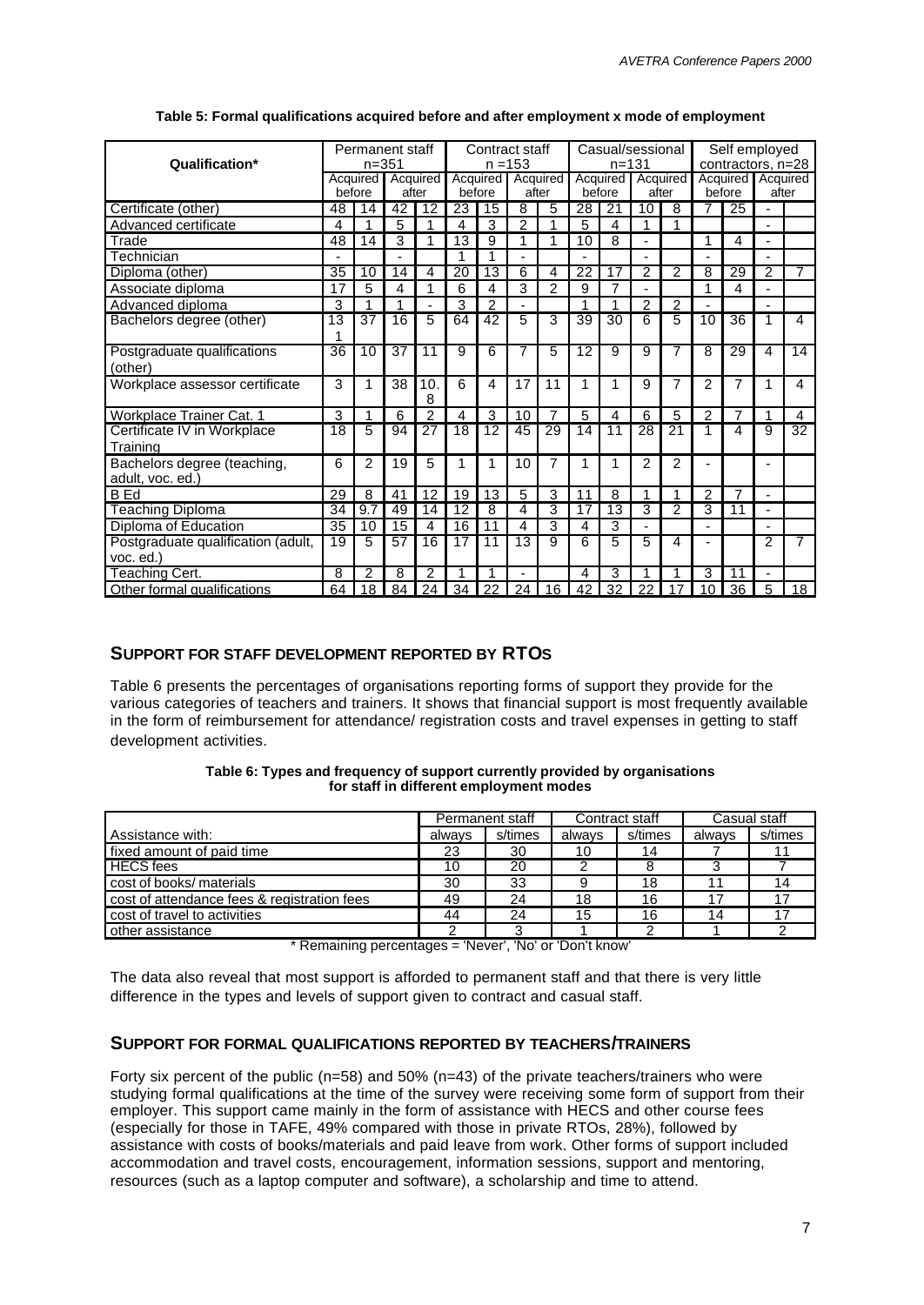By employment mode, 53% (n=53) of permanent staff reported employer support, compared with 46% (n=33) of contract and 29% (n=14) of casual/sessional staff. This picture of differential support by employment mode corroborates that provided by the human resource personnel, as well as the findings of the Office of Training and Further Education in Victoria (OTFE 1998). However, financial support aside, analysis of their reported reasons for undertaking formal qualifications provides insight into their motivations for study.

## **REASONS FOR COMPLETING FORMAL QUALIFICATIONS**

Teachers/trainers were asked to give their reasons for undertaking formal qualifications. Nine reasons were offered and respondents were asked to rank these in order of importance for themselves. Table 7 presents the ranking of these reasons by the mode of employment of the teacher/trainer.

Teachers/trainers employed on a contract or casual/sessional basis were more likely to view formal qualifications as an investment in their long-term career prospects. One assumes this to mean that these teachers/trainers were hopeful that investment in formal qualifications would lead to a permanent position some time in the future.

It is also interesting to note the different perspective on the value of formal qualifications offered by self-employed contractors. Formal qualifications for this group were viewed as a means for updating their industry knowledge and skills and as a means of maintaining their place in the job market. Undertaking formal qualifications to enhance long term career prospects was a far less important reason for this group.

These data reveal the importance placed by most teachers/trainers for staff development, particularly that which lead to formal qualifications, which will assist them in their career development. This is particularly important for teachers/trainers employed on a casual or contract basis.

| Reason                                     | <b>Permanent</b> | Contract | Casual/   | Self-       |
|--------------------------------------------|------------------|----------|-----------|-------------|
|                                            |                  |          | sessional | employed    |
|                                            |                  |          |           | contractors |
| To acquire qualifications                  | Ranked 2         | Ranked 2 | Ranked 2  | Ranked 3    |
| To enhance qualifications already achieved | Ranked 1         | Ranked 3 | Ranked 3  | Ranked 2    |
| To keep up with current job                | Ranked 5         | Ranked 5 | Ranked 6  | Ranked 5    |
| Requirement of employer                    | Ranked 8         | Ranked 8 | Ranked 7  | Ranked 8    |
| Update industry knowledge/skills           | Ranked 4         | Ranked 4 | Ranked 4  | Ranked 1    |
| To increase job satisfaction               | Ranked 6         | Ranked 7 | Ranked 5  | Ranked 7    |
| To get promotion in the short term         | Ranked 9         | Ranked 9 | Ranked 9  | Ranked 9    |
| To assist long-term career prospects       | Ranked 3         | Ranked 1 | Ranked 1  | Ranked 6    |
| <b>To maintain place in the iob market</b> | Ranked 7         | Ranked 6 | Ranked 8  | Ranked 4    |

|  | Table 7: Teacher/trainer rankings of reasons for undertaking formal qualifications x mode of employment |  |  |  |
|--|---------------------------------------------------------------------------------------------------------|--|--|--|
|--|---------------------------------------------------------------------------------------------------------|--|--|--|

# **CONCLUSIONS**

This paper has reported on a subset of data from a survey of staff development practices in VET providers across Australia. It focused specifically on the expectations of RTOs for their VET staff to hold or complete formal qualifications and teachers'/ trainers' activities in this area.

The data presented in this paper have revealed quite different patterns in the approaches of public and private VET providers. One of the most important differences is in what is expected of teachers/trainers at the time of appointment. The private providers are far keener to recruit already qualified staff, while TAFE is more prepared to allow their staff to complete teaching/training qualifications following appointment.

It is also the case that TAFE institutions offer far more courses at all levels than private providers, especially at Diploma levels and above, reflecting their longer history in VET provision and their larger size. It might be argued that these higher level courses require teachers/trainers with more detailed and ongoing staff development than lower level courses. It is clear, however, that the Certificate IV in assessment and workplace training has become the minimum qualification for teaching/training in VET. This will increasingly be reinforced by the common stipulation within Training Packages for this level of qualification and by the finding in this study (though not reported here, see Harris & Simons